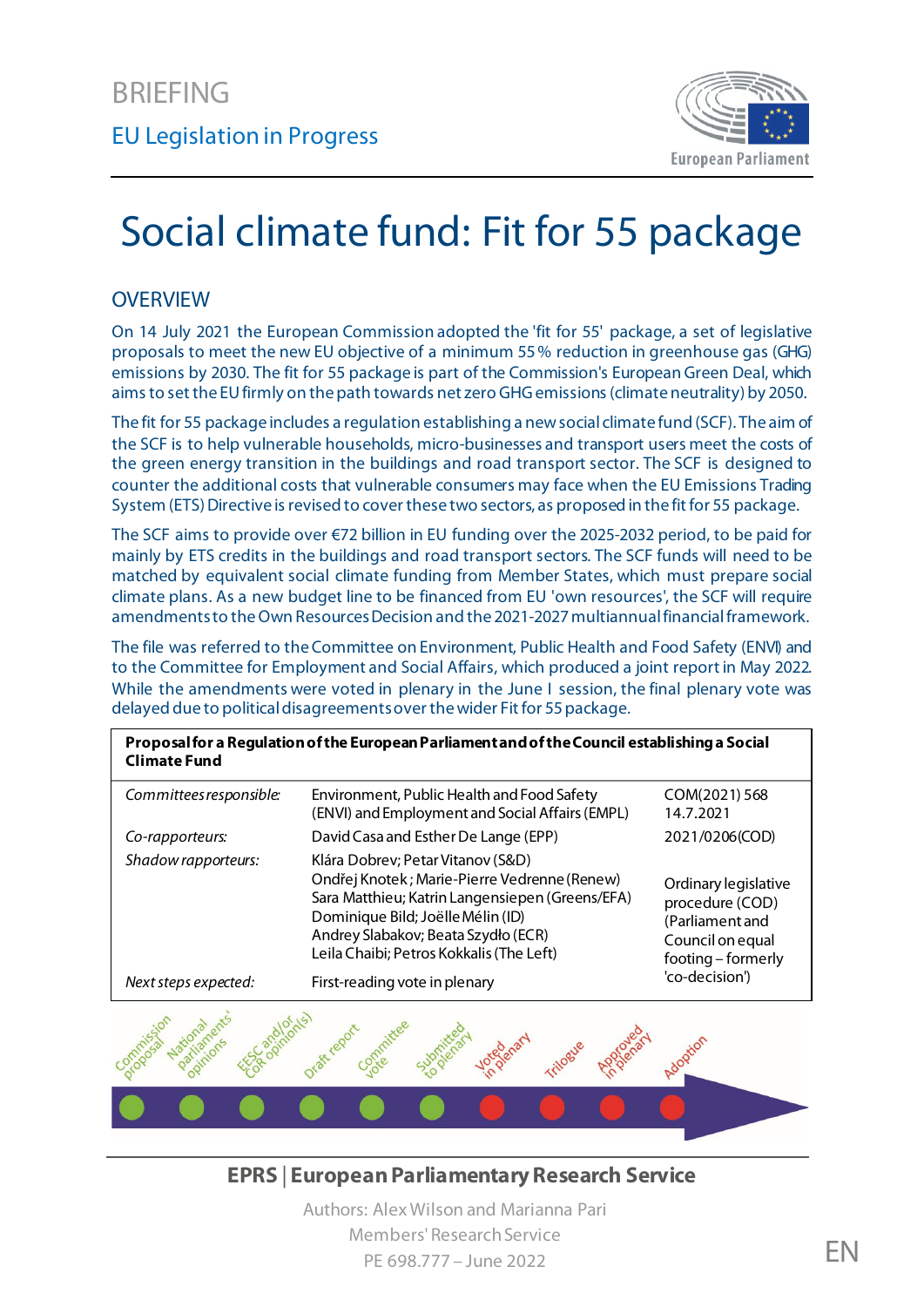# Introduction

On 14 July 2021, the European Commission adopted a **legislative proposal** to create a new social climate fund (SCF), alongside a broader overhaul of existing EU climate and energy legislation referred to as the ['fit for 55'](https://ec.europa.eu/commission/presscorner/detail/en/ip_21_3541) package. The fundamental aim of this legislative package is to deliver the climate action objective of a minimum 55% reduction in greenhouse gas (GHG) emissions by 2030 (compared with 1990 levels), thus setting the EU more firmly on the path towards meeting its ultimate goal of net zero GHG emissions (i.e. climate neutrality) by 2050. The recent European [Climate Law](https://eur-lex.europa.eu/eli/reg/2021/1119/oj)(July 2021) wrote both the 2030 and the 2050 targetsinto European law.

The main purpose of the SCF is to compensate vulnerable households, micro-businesses and transport users financially for the future costs of the EU's green energy transition in the buildings and road transport sectors, to which the Commission is proposing to extend the emissions trading system (ETS). The SCF would be funded primarily by the EU's own resources, as a proportion(25%) of ETS revenues accrued to the EU from these two new sectors. The SCF will require equivalent funding from Member States, which will need to prepare detailed and costed social climate plans.

# Existing situation

The Commission has proposed a [revision of the ETS Directive](https://eur-lex.europa.eu/legal-content/EN/TXT/?uri=CELEX%3A52021PC0551) that would extend the EU carbon trading scheme to cover the buildings and road transport sectors, where existing decarbonisation efforts have been slow. However, expanding the ETS to these two new sectors could ultimately increase energy bills for consumers. This poses a particular problem for vulnerable consumers who spend a large proportion of their income on energy and transport, and may lack alternative options in terms of green mobility, or live in homes that are not energy efficient or are dependent on fossil fuels for heating and cooling. The Commission therefore wants a proportion of additional ETS revenues from these new sectors (25%) to be spent on financial compensation schemes for consumers investing in improving energy efficiency and/or on promoting decarbonisation in buildings and/or road transport. This additional EU funding is necessary to address some of the social and distributional challenges of the green transition for vulnerable households, microbusinesses and transport users.

# Parliament's starting position

The European Parliament has consistently expressed its view that the EU and its Member States should properly identify, assess and address the problem of energy poverty, through a combination of improved energy efficiency and policy actions of a social nature. The key question of how to finance energy efficient renovations needs to be resolved, since the peoplewho could benefit most from improved energy efficiency are often those least able to afford costly home renovations.

In its topical resolution of 15 January 2020 on the **European Green Deal**, Parliament stressed that 'the energy transition must be socially sustainable and not exacerbate energy poverty', arguing that 'the costs of energy efficiency renovations should not be borne by low-income households'.

In an [own-initiative resolution](https://www.europarl.europa.eu/doceo/document/TA-9-2020-0227_EN.html) of 17 September 2020 on maximising the energy efficiency potential of the EU building stock, Parliament welcomed the Commission's desire 'to pay particular attention to the renovation of energy-poor households'and underlined'the importance of adopting energysaving measures, promoting energy efficient consumption habits and behavioural change'.

In a further *own-initiative resolution* of 17 December 2020 on a strong social Europe for just transitions, Parliament argued that the EU and its Member States should seek 'to eliminate energy poverty by 2030' by 'supporting energy efficiency investment by low-income households'. Parliament's <u>own-initiative resolution</u> of 21 January 2021 on access to decent and affordable housing for all meanwhile noted that 'the energy efficiency of housing stock has a direct impact on energy poverty'.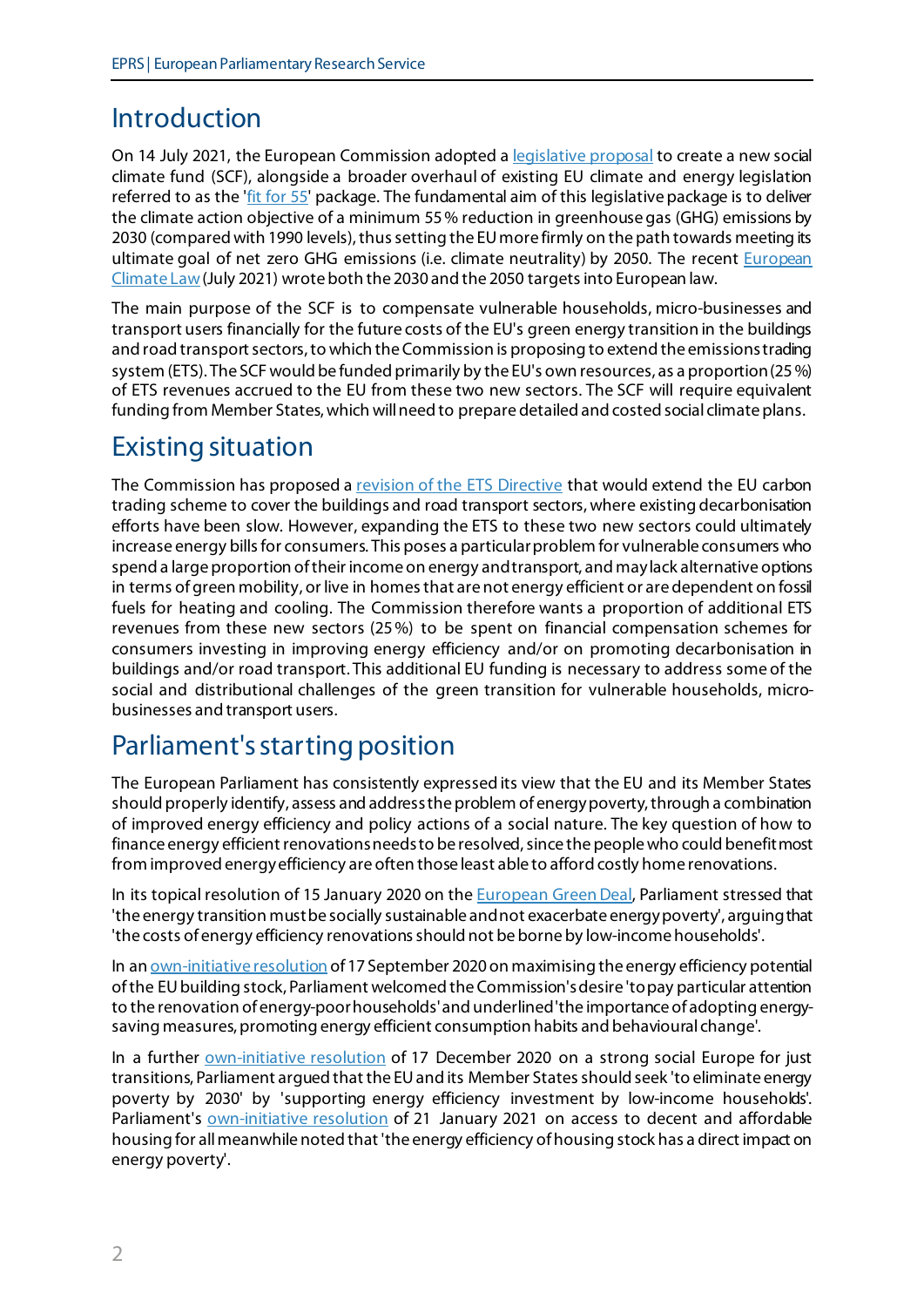During interinstitutional negotiations over the European Climate Law, Parliamen[t pushed](https://www.europarl.europa.eu/doceo/document/TA-9-2020-0253_EN.html) for the reduction of energy poverty to become one of the main goals of the energy transition in the EU.

In the previous legislature, the Committee for Industry, Research and Energy (ITRE) published the proceedings of an [expert workshop on energy poverty](https://www.europarl.europa.eu/RegData/etudes/STUD/2017/607350/IPOL_STU(2017)607350_EN.pdf) (September 2017), which built on the findings of an external study for Parliament o[n how to end energy poverty in the EU](https://www.europarl.europa.eu/RegData/etudes/STUD/2015/563472/IPOL_STU(2015)563472_EN.pdf) (October 2015).

Also in the previous legislature, Parliament's **own-initiative resolution** of 13 September 2018 -Europe on the Move: An agenda for the future of mobility in the EU – both notes 'the current financial and non-financial barriers that consumers face in purchasing a low-emission vehicle; [and] recalls that end-user acceptance of low-emission vehicles strongly depends on the availability and accessibility of comprehensive and cross-border infrastructure'.

# Preparation of the proposal

The Commission did not carry out an impact assessment (IA) for this legislative proposal, nor is the SCF linked to any kind of ex-post evaluation or fitness check. In fact, the SCF was not originally conceived as part of the 'fit for 55' package and therefore did not appear in the Commission'[s 2021](https://eur-lex.europa.eu/resource.html?uri=cellar%3A91ce5c0f-12b6-11eb-9a54-01aa75ed71a1.0001.02/DOC_2&format=PDF)  [work programme.](https://eur-lex.europa.eu/resource.html?uri=cellar%3A91ce5c0f-12b6-11eb-9a54-01aa75ed71a1.0001.02/DOC_2&format=PDF) The SCF proposalwas developed in response to criticism that the Commission's various proposals (in particular the reform of the ETS Directive) will place a considerable burden on EU consumers to finance the energy transition, but without providing adequate support for more vulnerable consumers who could face the greatest difficulty in managing high energy costs.

The Commission argued that a specific impact assessment (IA) was not necessary in this instance as the SCF builds on problems identified and solutions proposed in two other IAs. The IA supporting th[e 2030 climate target plan](https://ec.europa.eu/clima/policies/eu-climate-action/2030_ctp_en) found that meeting the 55 % GHG emissions reduction target by 2030 would increase the share of households' energy-related expenditures by 0.7-0.8%. However, this distribution would not be even, with lower earners carrying a proportionally greater burden.The IA accompanying the proposal t[o revise the ETS Directive](https://ec.europa.eu/info/sites/default/files/revision-eu-ets_with-annex_en_0.pdf) (part of the 'fit for 55' package), in order to expand ETS credits to cover the buildings and road transport sectors, found that 'emissions trading for buildings will not affect households equally, but would likely have a regressive impact on disposable income, as low-income households tend to spend a greater proportion of their income on heating'. The same IA found that the cost of ETS credits in the road transport sector would fall disproportionately on middle and lower-middle income classes, and as part of consultations over the proposal to revise the ETS system, 'several stakeholders also referred to the social impacts of an increase in the price for heating and transport fuels on the most vulnerable households. In particular, it was highlighted that low-income households may need support in order to carry out the necessary investments in energy efficiency and zero- and low-emission mobility and transport'.

# The changes the proposal would bring

The Commission has proposed a new requlation to establish a social climate fund (SCF). The main aim of the SCF is to support Member States in their policies to address the social impacts ofthe new emissions trading system (ETS) for buildings and road transport. Projects financed by the SCF should contribute towards financing temporary income support and investments to reduce reliance on fossil fuels through increased energy efficiency of buildings, decarbonisation of heating and cooling of buildings (including the integration of energy from renewable sources), and granting improved access to zero- and low-emission mobility and transport. The beneficiaries of the SCF should be vulnerable households, vulnerable micro-enterprises, and vulnerable transport users.

### Legal basis

The SCF cuts across several EU policy areas: energy, climate action, mobility and transport, social policy, etc. The legislative proposal therefore has three legal bases: Article 91(1)(d) of the Treaty on the Functioning of the European Union (TFEU) (Transport); Article 192(1) TFEU (Environment); and Article 194(1)(c) TFEU (Energy).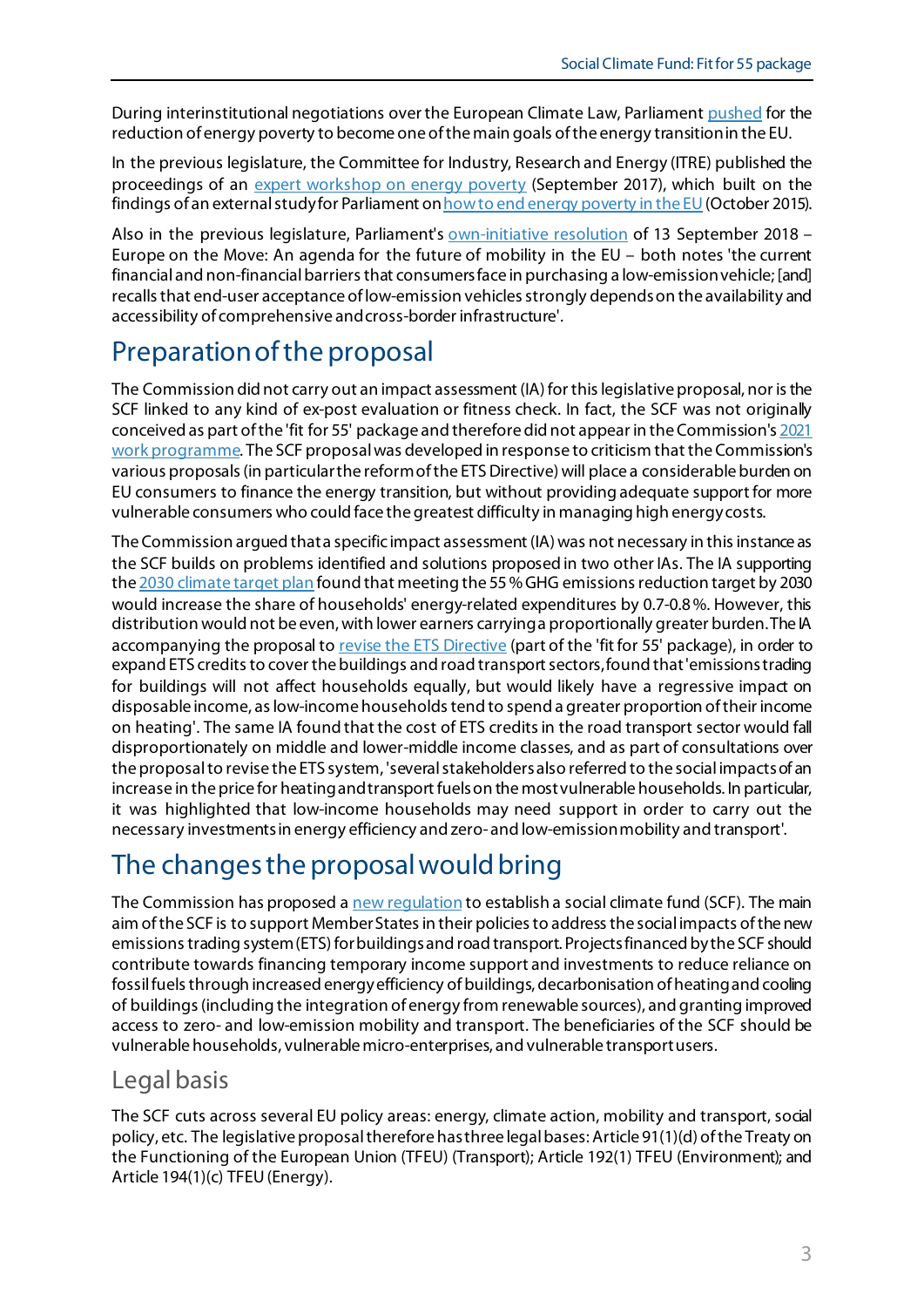## Financial aspects

The SCF constitutes an additional spending line for the EU budget, to be financed largely from the EU's own resources. Its implementation will therefore require revisions to the Own Resources Decision as well as to the 2021-2027 multiannual financial framework (MFF). Both legislative revisions were adopted by the Commission on 22 December 2021 (see textbox below). Given that the SCF is expected to operate until 2032, it will also ultimately need to be incorporated into the next MFF (2028-2035) in order to cover the years of its operation between 2028 and 2032.

The Commission hasproposed that the **SCF should receive €72.2 billion of EU funding (in current prices) over the period of its operation (2025-2032)**. €23.7 billion of funding will fall under the 2021-2027 MFF (for the years 2025, 2026 and 2027), while €48.5 billion of funding will fall under the next MFF (for the years between 2028 and 2032). The SCF will be frontloaded with the highest annual funding in 2026 (€10.7 billion), followed by modest reductions each year until 2032 (€9.15 billion). Since revenues from ETS credits will only accrue from 2026 onwards, a small amount of EU funding will be allocated in 2025 (€2.5 billion).

In principle, the financial envelope of the SCF should eventually correspond to **25 % of expected revenues from the inclusion of buildings and road transport within the scope of the ETS Directive**. The future revision ofthe EU's Own Resources Decision will set out exactly how Member States will need to make available the necessary revenues to the EU budget. The ETS is only due to cover the buildings and road transport sector from 2026 onwards, so the limited amount of SCF funding required for 2025 will need to come from other EU revenues. Disbursement of any SCFfunds will require a Commission decision to approve the Member State's social climate plan (SCP).

Annex I of the Commission's proposal contains the formula used to calculate the maximum financial allocation from the SCF for each EU Member State. The variables considered are total population; population at risk of poverty living in rural areas; percentage of households at risk of poverty with arrears on their utility bills; gross national income (GNI) per capita, measured in purchasing power standard; overall GHG emissions; and  $CO<sub>2</sub>$  emissions from fuel combustion by households.

Annex II of the Commission's proposal lists **the maximum amount that each Member State can receive from the SCF**, based on the formula in Annex I. In absolute terms, the biggest beneficiaries will be Poland (17.6 % of total SCF funding), France (11.2 %), Italy (10.8%), Spain (10.5 %) and Romania (9.3%). Yet considering their much smaller population sizes, countries such as Bulgaria (3.9%), Hungary (4.3%) and Slovakia (2.4%) will also benefit quite considerably.

Member State requests for SCF financing will need to be included and justified in the SCPsubmitted to the Commission. Furthermore, **Member States should finance at least 50 % of the total cost of SCPs from their own resources**, thereby ensuring that national and EU spending priorities are aligned and complementary. To finance their share of the SCPs, Member States should use some of the additional revenues they will receive from ETS credits in the buildings and road transport sectors.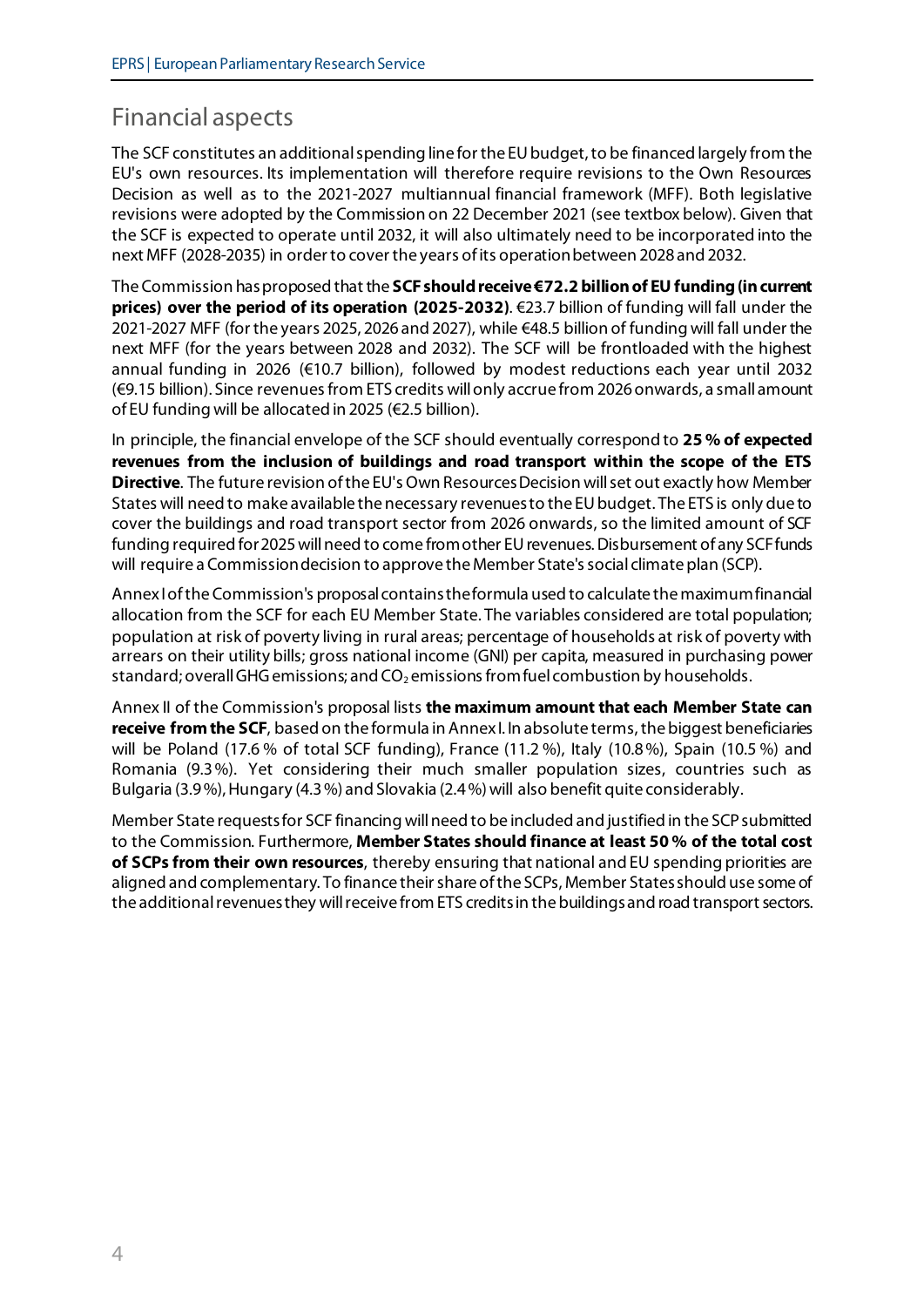#### Financing of the Social Climate Fund

During the negotiations on the 2021-202[7 multiannual financial framework](https://eur-lex.europa.eu/legal-content/EN/TXT/?uri=uriserv%3AOJ.LI.2020.433.01.0011.01.ENG) (MFF), the European recovery instrumen[t Next Generation EU](https://www.europarl.europa.eu/thinktank/en/document/EPRS_BRI(2020)652000) (NGEU) an[d own resources](https://eur-lex.europa.eu/legal-content/EN/TXT/?uri=CELEX%3A32020D2053) (OR), the European Parliame[nt defended](https://www.europarl.europa.eu/doceo/document/TA-8-2018-0449_EN.html?redirect) a proper reform of the EU's own resources system as a necessary pre-condition for giving its consent to the agreement of the MFF. I[t reiterated](https://www.europarl.europa.eu/doceo/document/TA-9-2020-0206_EN.html) the need for introduction of new own resources, with the aim of covering at least the repayment costs of NGEU. In November 2020, in the politic[al compromise](https://www.europarl.europa.eu/news/en/press-room/20201106IPR91014/compromise-on-long-term-eu-budget-ep-obtains-EU16-billion-more-for-key-programmes)reached on the MFF, NGEU and OR, Parliament secured the inclusion in the [interinstitutional agreement](https://eur-lex.europa.eu/legal-content/EN/TXT/PDF/?uri=CELEX:32020Q1222(01)&from=EN) on budgetary matters between Parliament, Council and Commission, of [a roadmap](https://www.europarl.europa.eu/EPRS/graphs/2021-EU-Own-Resources_EN.pdf) for the **introduction of new own resources by 2026**. These will be used to repay, from the general budget of the Union, the grant component of NGEU and its borrowing costs, and should be aligned with and in support of the EU's policies and objectives, such as the fight against climate change.

The Social Climate Fund (SCF) is a new initiative that will be primarily financed by EU own resources, and therefore requires therefore two adjustments to the Union's budgetary framework. These were presented by the Commission on 22 December 2021 in th[e own resources package](https://ec.europa.eu/info/publications/own-resources-legal-texts_en):

First, a[n amendment to the OwnResources Decision](https://eur-lex.europa.eu/legal-content/EN/TXT/?uri=CELEX:52021PC0570)to include an ETSown resource. Member States will have to make available to the EU budget 25 % of the revenues generated from the auctioned allowances, as well as of the allowances that are not auctioned, under the broadened emissions trading system. To ensure fair contributions, the Commission also proposes an adjustment mechanism until 2030, by establishing an upper and lower limit to the contributions depending on the Member States' gross national income. The Commission estimates ETS revenues at around €9 billion per year over the 2023-2030 period. According to the interinstitutional agreement, the Council should deliberate on the proposals for new own resources by 1 July 2022 at the latest, with the aim of introducing them by 1 January 2023.

Second, on the expenditure side, a[n amendment to the 2021-2027 MFF](https://eur-lex.europa.eu/legal-content/EN/TXT/?uri=uriserv%3AOJ.LI.2020.433.01.0011.01.ENG) to increase by €23.7 billion (current prices) the ceiling in commitment appropriations under heading 3 'Natural Resources and Environment'and, by the same amount, of the payment ceiling for 2025-2027. The remaining financing of €48.5 billion for 2028- 2032 will be settled under the next MFF.

In its [opinion,](https://www.europarl.europa.eu/doceo/document/A-9-2022-0157_EN.html#title3) the European Parliament's Committee on Budgets underlined the need to integrate the SCF into the EU budget, respecting in this way the Community method and enhancing democratic accountability as well as the protection of the EU budget in the event of breaches of the principles of the rule of law in Member States. It also asked that further allocations are provided to the SCF in case of a higher carbon price. These additional funds should be integrated in the MFF through an automatic adjustment of the ceiling of heading 3 and the payments ceiling.

## Policy aspects

Article 3 of the proposed SCF regulation requires each Member State to submit a **social climate plan (SCP)** to the Commission, as part of the scheduled updates to their national energy and climate plans [\(NECPs\)](https://energy.ec.europa.eu/topics/energy-strategy/national-energy-and-climate-plans-necps_en). NECPs are the main reporting requirement under th[e Governance of Energy Union](https://eur-lex.europa.eu/legal-content/EN/TXT/?uri=uriserv%3AOJ.L_.2018.328.01.0001.01.ENG)  [Regulation](https://eur-lex.europa.eu/legal-content/EN/TXT/?uri=uriserv%3AOJ.L_.2018.328.01.0001.01.ENG) and cover successive 10-year periods (2021 to 2030; 2031 to 2040 and 2041 to 2050). They include crucial mid-term updates to reflect changing goals. As part of this governance process, **Member States will be required to deliver their final SCPs by 30 June 2024** at the latest.

Article 4 sets out the content of the SCPs, which should include concrete measures and investments; milestones and targets; total costs (including the share of national contributions); effective national monitoring and implementation (including measures to counter fraud and corruption); an appropriate consultation process; and accurate data on phenomena such as energy poverty.

Article 5 sets out the principles governing the SCPs. Milestones and targets, and related measures and investments, should be **compatible with EU climate objectives** and cover the following areas (with more specific examples provided in article 6): energy efficiency; building renovations; zero/low emission mobility and transport; GHG emissions reductions; and action to reduce the number of vulnerable households (especially those in energy poverty), vulnerable micro-enterprises, and vulnerable transport users (including in rural and remote areas).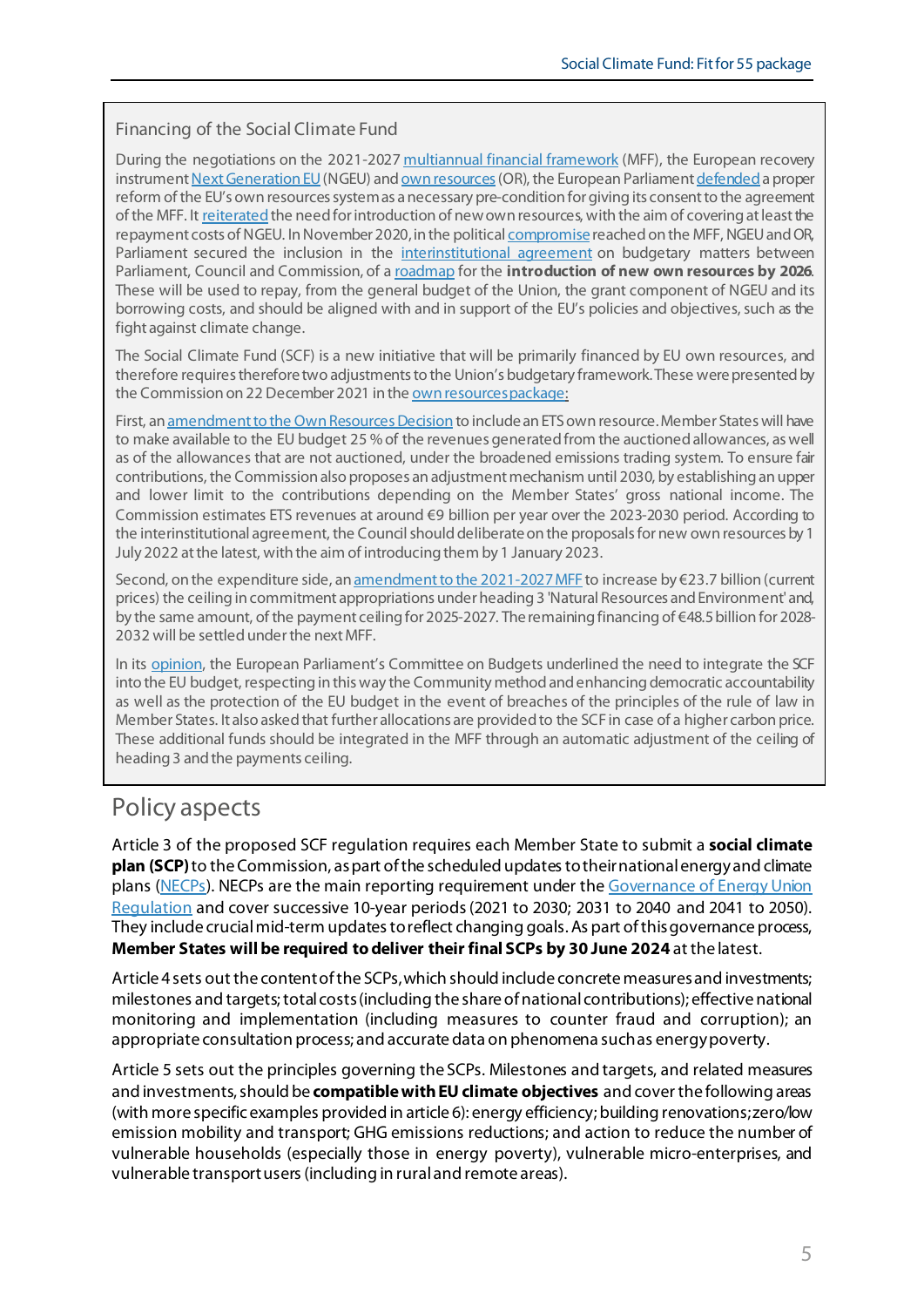Article 7 specifies that the total costs of SCPs (and therefore any related SCF funding) should not generally include public interventions to manage fossil fuel prices. An exception is made for direct income support schemes, but only where it can be shown that the costs of public intervention are lower than the additional cost to consumers of including buildings and road transport in the ETS.

Article 12 specifies that SCF funding must be additional to support provided by other EU funding programmes. SCF projects mayreceive other EU funding, so long as this coversdifferent costs. Any SCF support must be additional to (and not simply replace) existing national funding schemes.

Article 15 sets out how the Commission should assess each SCP, while article 16 specifies what the Commission decision (**implementing act**)for each SCP should contain. **Negative assessment in a Commission decision will require the Member State to revise and resubmit their SCP**.

Article 17 allows an approved SCP to be amended on the initiative of the Member State, should the milestones and targets no longer be achievable owing to objective circumstances. More generally, all Member States will have to assess the appropriateness of their existing SCP by 15 March 2027.

Article 18 requires the Commission to enter into an agreement with Member States whose SCPs are approved. Each agreement constitutes an individual legal commitment for the allocated funds. Article 19 sets out the broad rules for payment, suspension or termination of these agreements. **Member States are able to request SCF payments twice per year from the EU budget**.

Article 23 requires the Commission to monitor implementationof the SCF, if necessary through the introduction of **delegated acts** setting out common indicators to report on progress.

Article 24 requires the Commission to produce an **evaluation report** on the implementation and functioning of the SCF by 1 July 2028. This may be accompanied by a proposal to revise the SCF. The Commission must also deliver an independent ex-post evaluation report by the end of 2033.

The new SCF regulation would **enter into force by 30 June 2024**, with the first paymentsin 2025. However, the Commission makes an explicit commitment (in the explanatory memorandum) that the SCF regulation will enter into force at the same time as the deadline (to be agreed) for transposition of the revised ETS Directive covering the buildings and road transport sectors. This confirms the very direct link between these two legislative proposals in the 'fit for 55' package.

## Advisory committees

The European Committee of the Regions (CoR) issued [a press release](https://cor.europa.eu/en/news/Pages/FIT-FOR-55-PACKAGE.aspx) on the 'fit for 55' package in which it argued that 'Europe's regions and cities must be recognised within the Social Climate Fund ... as over centralisation can threaten territorial cohesion and the social fairness of the green transition'. On 28 April 2022, the CoR adopted a joint opinion (CDR 4801/2021) entitled Towards a [socially fair implementation of the Green Deal'](https://cor.europa.eu/en/our-work/Pages/OpinionTimeline.aspx?opId=CDR-4801-2021) (rapporteur: Csaba Borboly, EPP, Romania), which covers both the SCF and the Energy Taxation Directive (also part of the 'Fit for 55 package). The CoR welcomes the SCF as a statement of solidarity and commitment to achieving a just and socially fair transition, and as a way to balance the negative effects on the most endangered groups and territories. The CoR demands that at least 35% of the financial envelope should be managed by local and regional authorities, with a role for the latter in delivering national social climate plans, and a system of shared management linking the SCF to EU regional funding. The CoR warns that the SCF itself will not be enough to tackle the undesirable social effects and economic shortcomings of the measures to achieve climate neutrality, and that further financial efforts will be necessary.

The European Economic and Social Committee (EESC) adopted an opinion [\(TEN/759-EESC-2021\)](https://www.eesc.europa.eu/en/our-work/opinions-information-reports/opinions/social-climate-fund) on the Social Climate Fund (co-rapporteurs Thomas Kattnig, Austria, Group II – Workers; Alena Mastantuono, Czechia, Group I – Employers) during its plenary session on 8 December 2021. The EESC is generally critical about the SCF being tied to the introduction of an ETS for buildings and transport, whose benefits are outweighed by its drawbacks, and would instead welcome a specific heading in the EU budget dedicated to the social impact of the green transition. The EESC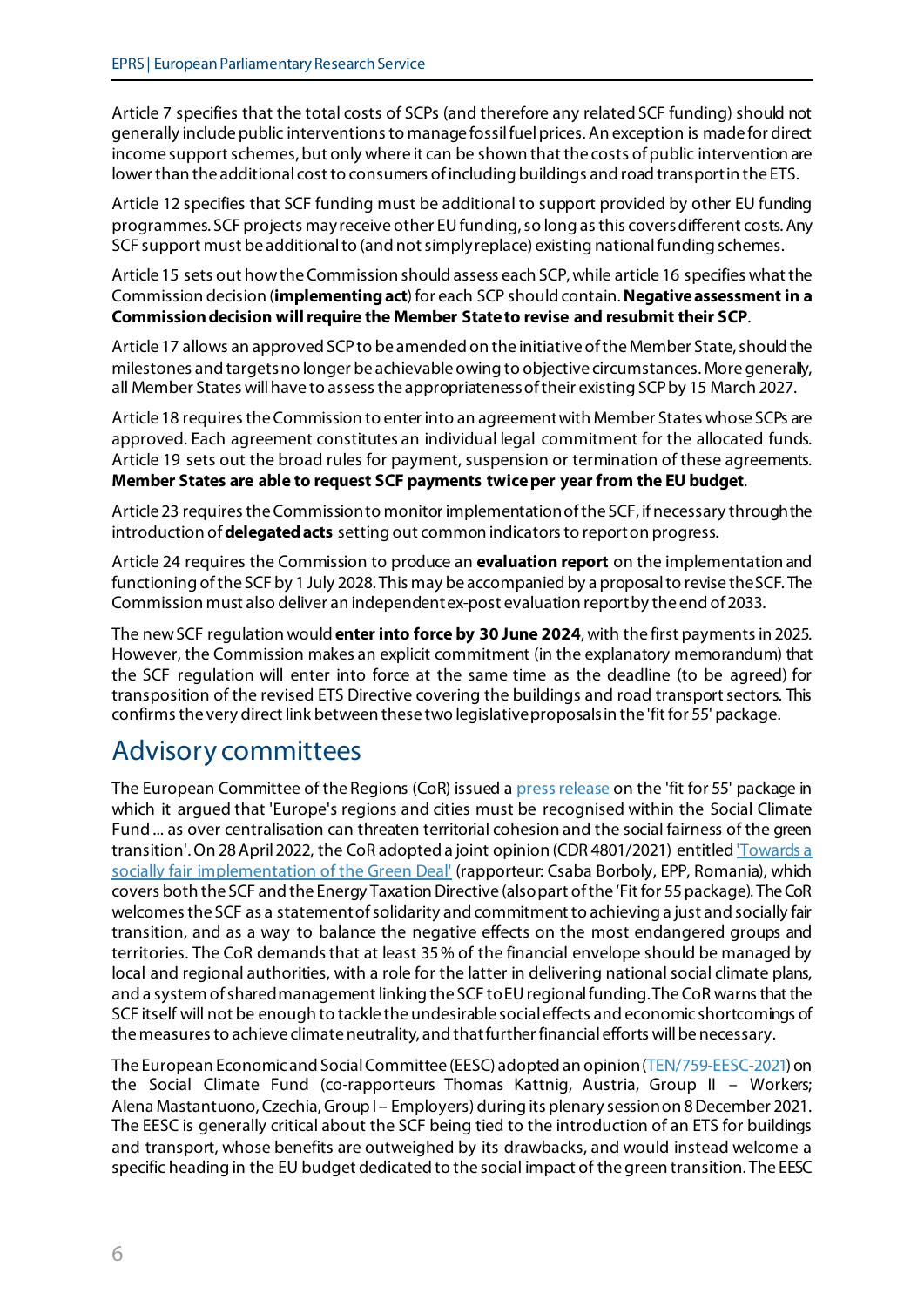calls on Member States to exploit the synergies of the Social Climate Fund with other available financial resources and to use it in the most efficient way, and highlights the need for concrete measures against energy poverty at both national and European level.

## National parliaments

The Commission's proposal was transmitted to national parliaments and they had until 8 November 2021 to submi[t reasoned opinions](https://ipexl.europarl.europa.eu/IPEXL-WEB/document/COM-2021-568). The Swedish and the Irish parliaments submitted reasoned opinions arguing that the Commission's SCF proposal breaches the principle of subsidiarity. Four other Member Statesentered into political dialogue with the Commission.

## Stakeholder views<sup>[1](#page-8-0)</sup>

The Commission's 'fit for 55 package' received a mixed reaction from stakeholders, with some praising it as an important milestone in tackling climate change, while others felt it lacked ambition for a task of this magnitude. Environmental associations were generally critical of the 'fit for 55' package, but some viewed the SCF as a welcome first step (albeit an insufficient one) towards addressing the high costs of energy transition for ordinary or vulnerable consumers.

Friends of the Earth Europe, an environmental association, sees the SCF as 'recognition of the need to support energy-poor Europeans to access much needed renovations, renewables and transport schemes'. However, it considers the amount of funding available insufficient and outweighed by the more costly energy bills that will emerge from extending the ETS to the buildings and road transport sectors.

E3G, an environmental think-tank, published a [policy paper](https://9tj4025ol53byww26jdkao0x-wpengine.netdna-ssl.com/wp-content/uploads/E3G-Briefing-A-social-Fit-for-55-package.pdf) proposing a much stronger social dimension to the 'fit for 55' package. E3G argues for an approach towards consumers that is less transactional than the one taken by the Commission, which focuses entirely on financial compensation. The paper also states that the SCF should contain stricter social and climate conditionalities, that a higher share of funding should be earmarked both to support vulnerable households and to facilitate investment in clean alternatives, and that social climate plans should build on more accurate and comparative data. Furthermore, local governments and citizens should play a stronger role in allocating the SCF.

FEANTSA, the European Federation of National Organisations Working with the Homeless, [states](https://www.feantsa.org/en/press-release/2021/07/16/fit-for-55-package-a-unique-opportunity-to-achieve-climate-goals-while-tackling-energy-poverty-and-unfit-housing) that 'the Social Climate Fund is a good start but not nearly enough to compensate for energy renovation costs for all vulnerable households and recurrent higher energy bills of those unable to afford the renovation of their homes'. FEANTSA calls for all ETS revenues from buildings to be earmarked for social purposes, butwould prefer not to extend ETS to this sector at all.

Habitat for Humanity International, a housing NGO[, welcomes](https://www.enpor.eu/fit-for-55-and-energy-poverty-will-emmission-trading-make-it-worse/) the good intentions behind the SCF but notes that 'many organizations fear thatthe amount of funding on the table will be insufficient to deliver wide-spread renovations and renewables for energy poor households. Additional fear is that it will also fail to offset the disastrous impact that the new ETS might have on energy bills, especially for low-income Europeans who could see their energy bills skyrocket'.

ETF, the European Transport Workers' Federation, suggested to **Politico** that the EU should focus more on sustainable transport options than on compensation for consumers via the SCF, because compensating commuters or subsidising electric vehicles will not reduce transport poverty, nor will the SCF increase the number of public transport options available to those concerned.

BEUC, the European Consumer Organisatio[n, sees](https://www.beuc.eu/publications/eu-climate-proposals-promise-consumers-fossil-fuel-free-healthy-and-affordable-future/html) the SCF as a step in the right direction in terms of mitigating the unfair distributional impacts of the carbon market. However, BEUCmaintains that the SCF does not resolve the fundamental flaws in the emerging carbon marketand will not trickle down to the most vulnerable consumers, because of the complexity of the compensation system.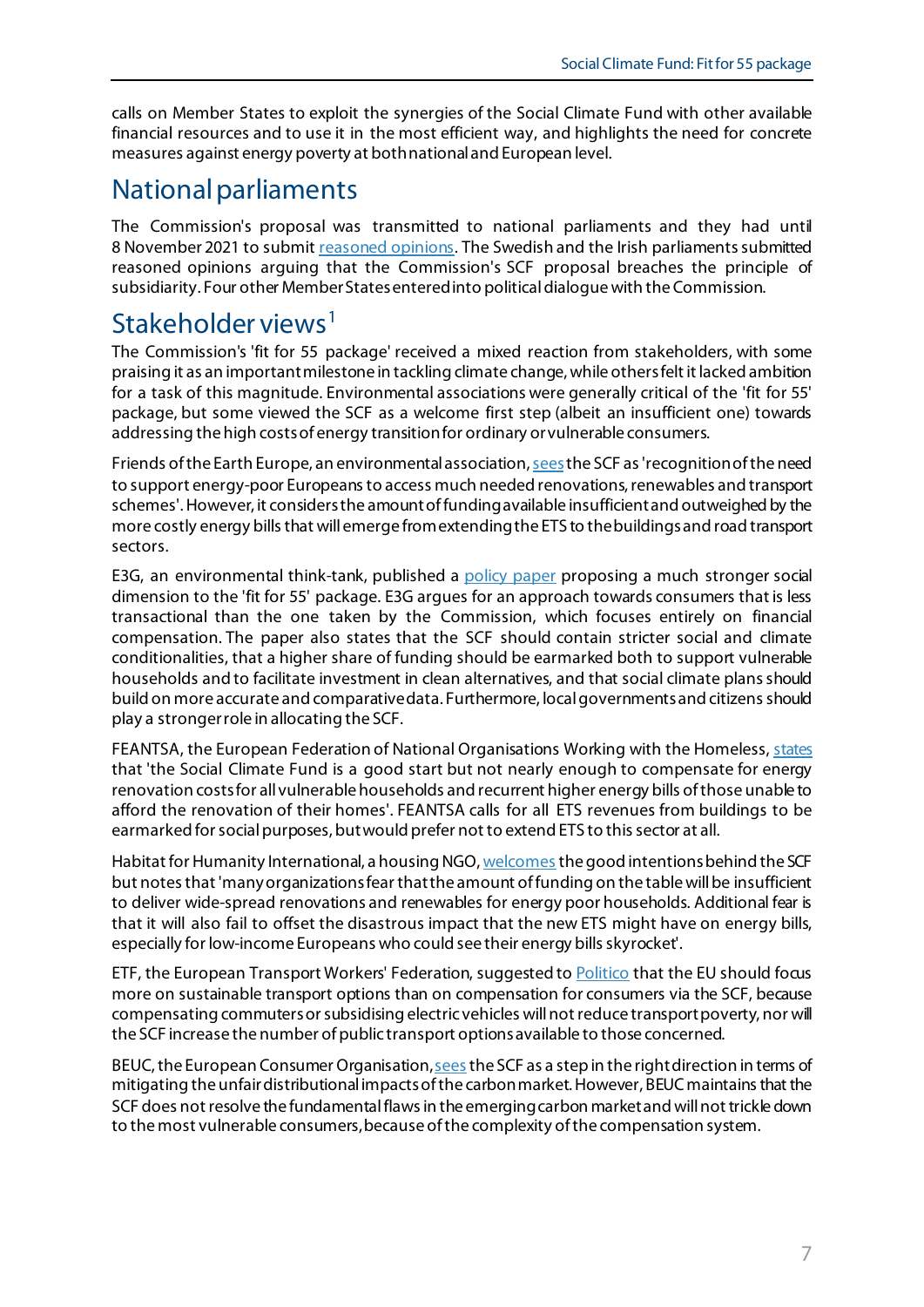# Legislative process

The [file](https://oeil.secure.europarl.europa.eu/oeil/popups/ficheprocedure.do?reference=2021/0206(COD)&l=en) was referred to the European Parliament's Committee for Environment, Public Health and Food Safety (ENVI) and Committee of Employment and Social Affairs (EMPL), as joint committees under Rule 58. Esther De Lange (EPP, the Netherlands) was appointed as ENVI rapporteur, while David Casa (EPP, Malta) was appointed as EMPL rapporteur. The Committee for Budgets (BUDG) is an associated committee under Rule 57, and appointed Margarida Marques (S&D, Portugal) as its rapporteur. [A draft joint report](https://www.europarl.europa.eu/meetdocs/2014_2019/plmrep/COMMITTEES/CJ39/PR/2022/05-18/1248326EN.pdf) was published on 18 January 2022. Amendments were subsequently tabled and negotiated, with a final joint repor[t adopted](https://www.europarl.europa.eu/news/en/press-room/20220516IPR29635/social-climate-fund-to-help-those-most-affected-by-energy-and-mobility-poverty) on 18 May 2022. Th[e joint report](https://www.europarl.europa.eu/doceo/document/A-9-2022-0157_EN.html) expects national social climate plans to prioritise investments and incentives in clean mobility over temporary direct income support measures, with the latter limited to 40% of SCF expenditure, and phased out by 2032. The joint report adopts definitions of 'energy poverty and 'mobility poverty', makes disbursement of funds linked to countries respect for the rule of law, and asksthat national plans consider in particular the socioeconomic challenges of islands and outermost regions.

The joint report was tabled and debated, and the amendments voted, in th[e June I plenary session,](https://www.europarl.europa.eu/thinktank/en/document/EPRS_ATA(2022)729460) but due to broader political disagreements over the Fit for 55 package, the final vote on the SCF proposal was delayed to a future plenary session.

The file has been extensively discussed in the Council of the EU, which set up an ad hoc working party on the Social Climate Fund. The file has also been discussed at the level of Coreper, which prepared the ground for meetings of environment ministers that held a policy debate on different Fit for 55 proposals, including the SCF, o[n 20 December 2021](https://data.consilium.europa.eu/doc/document/ST-14585-2021-INIT/en/pdf) an[d 17 March 2022.](https://data.consilium.europa.eu/doc/document/ST-6668-2022-REV-2/en/pdf) Member States expressed a series of concerns aboutthe SCF proposal and the linked proposal to expand ETS to new sectors. The French Presidency has been seeking to resolve these differences, with a view to agreeing a general approach by the time of the next meeting of environment ministers o[n 28 June](https://www.consilium.europa.eu/en/meetings/env/2022/06/28/) 2022.

#### EUROPEAN PARLIAMENT SUPPORTING ANALYSIS

[Proceedings of a Workshop on Energy Poverty,](https://www.europarl.europa.eu/RegData/etudes/STUD/2017/607350/IPOL_STU(2017)607350_EN.pdf) Study produced for the ITRE Committee, Policy Department for Economic and Scientific Policy, European Parliament, September 2017.

[How to end Energy Poverty? Study of Current EU and Member States instruments,](https://www.europarl.europa.eu/RegData/etudes/STUD/2015/563472/IPOL_STU(2015)563472_EN.pdf) Study produced for the ITRE Committee, Policy Department for Economic and Scientific Policy, European Parliament, October 2015.

#### OTHER SOURCES

[Social Climate Fund. 'Fit for 55 package',](https://oeil.secure.europarl.europa.eu/oeil/popups/ficheprocedure.do?reference=2021/0206(COD)&l=en) Legislative Observatory (OEIL), European Parliament.